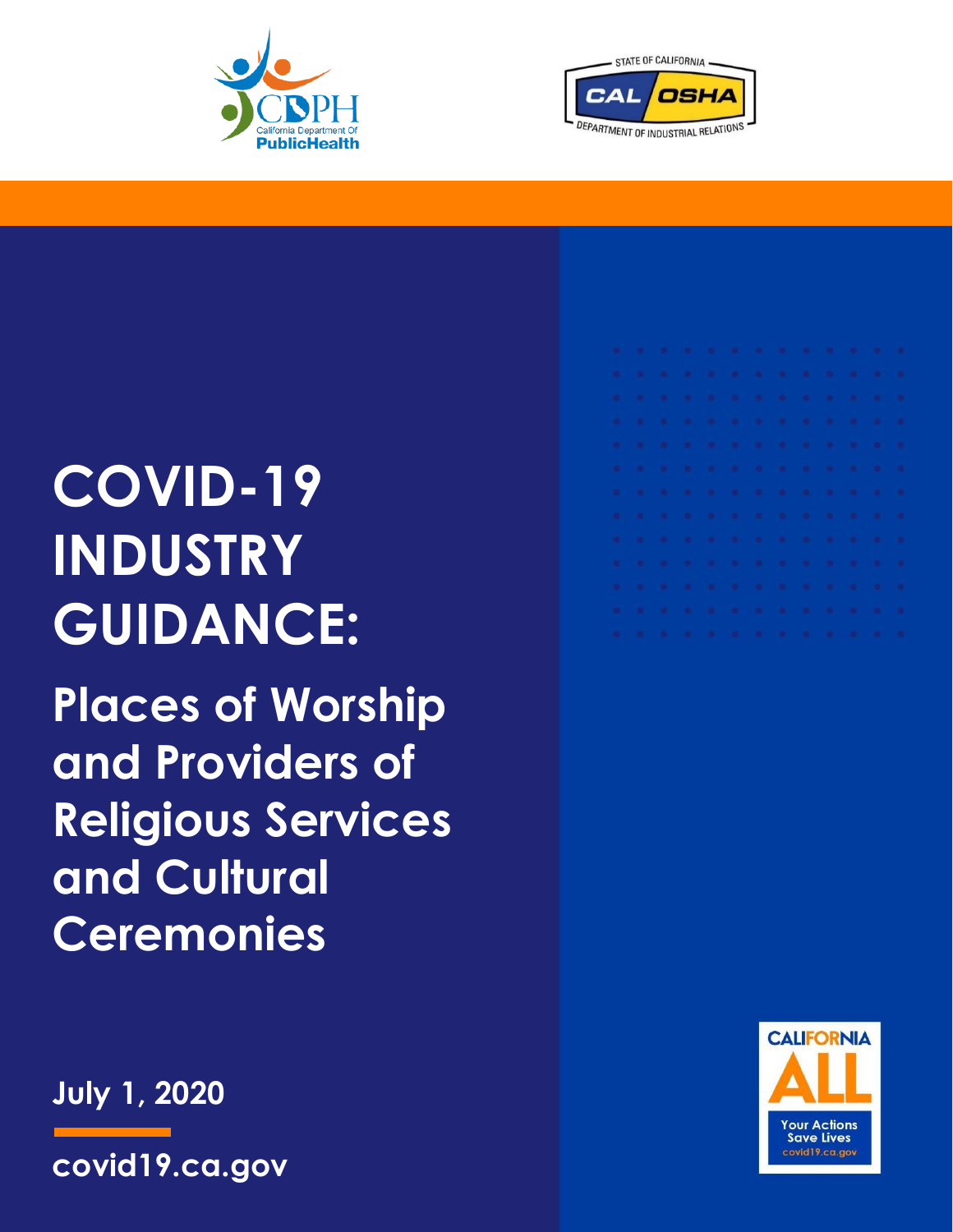# **OVERVIEW**

On March 19, 2020, the State Public Health Officer and Director of the California Department of Public Health issued an order requiring most Californians to stay at home to disrupt the spread of COVID-19 among the population.

The impact of COVID-19 on the health of Californians is not yet fully known. Reported illness ranges from very mild (some people have no symptoms) to severe illness that may result in death. Certain groups, including people aged 65 or older and those with serious underlying medical conditions, such as heart or lung disease or diabetes, are at higher risk of hospitalization and serious complications. Transmission is most likely when people are in close contact or in a poorly ventilated area with an infected person, even if that person does not have any symptoms or has not yet developed symptoms.

Precise information about the number and rates of COVID-19 by industry or occupational groups, including among critical infrastructure workers, is not available at this time. There have been multiple outbreaks in a range of workplaces, indicating that workers are at risk of acquiring or transmitting COVID-19 infection. Examples of these workplaces include places of worship, hospitals, long-term care facilities, prisons, food production, warehouses, meat processing plants, and grocery stores.

As stay-at-home orders are modified, it is essential that all possible steps be taken to ensure the safety of workers and the public.

Key prevention practices include:

- $\checkmark$  physical distancing to the maximum extent possible,
- ✓ use of face coverings by workers and volunteers (where respiratory protection is not required) and congregants/visitors,
- $\checkmark$  frequent handwashing and regular cleaning and disinfection,
- ✓ training workers and volunteers on these and other elements of the COVID-19 prevention plan.

In addition, it will be critical to have in place appropriate processes to identify new cases of illness in workplaces and, when they are identified, to intervene quickly and work with public health authorities to halt the spread of the virus.

### **PURPOSE**

This document provides guidance for places of worship and providers of religious services and cultural ceremonies (referred to collectively as "places of worship") to support a safe, clean environment for workers, interns and trainees, volunteers, scholars, and all other types of workers as well as congregants, worshippers, visitors, etc. (referred to collectively as "visitors" or "congregants"). This guidance does not obligate places of worship to resume in-person activity. Further, it is strongly recommended that places of worship continue to facilitate remote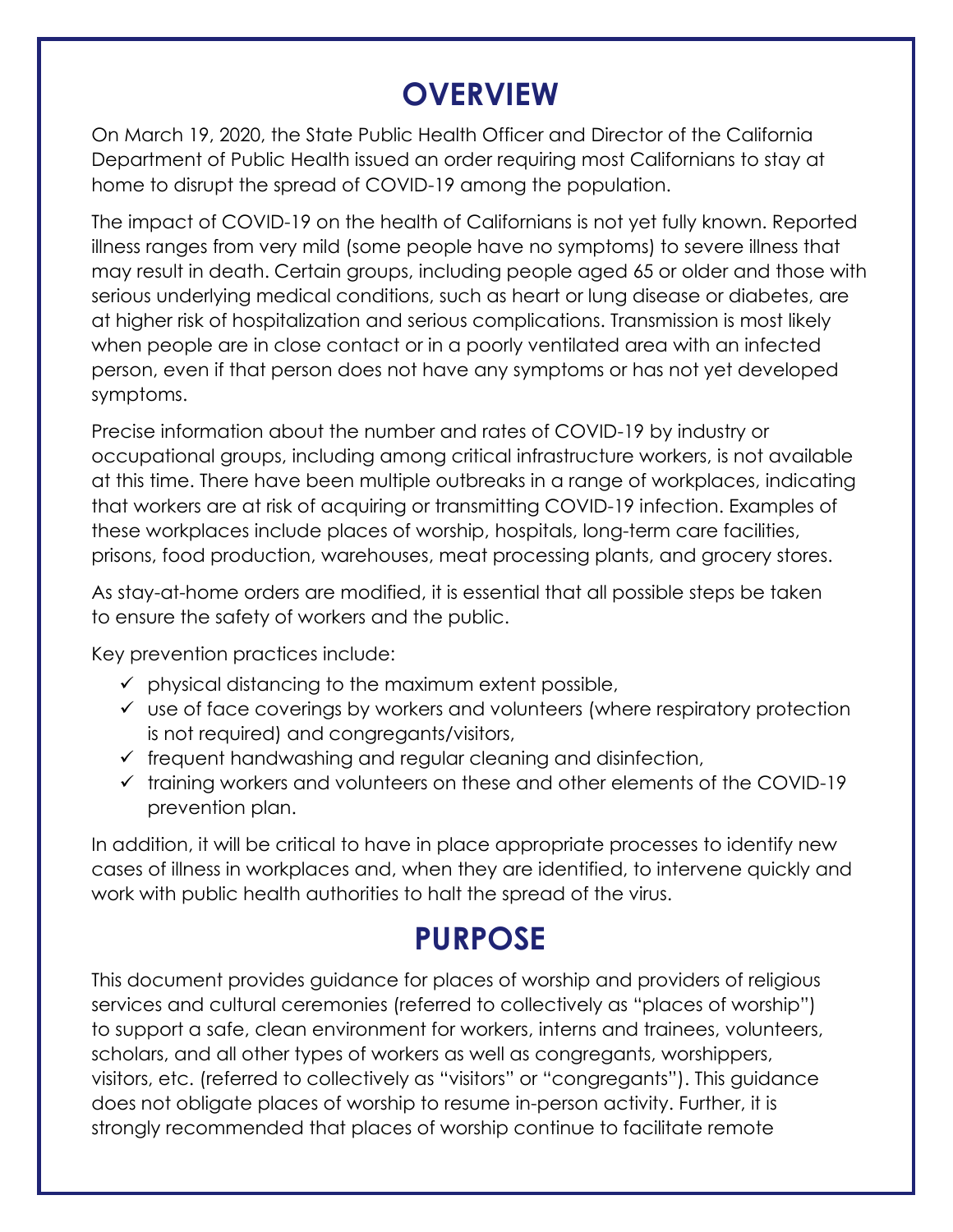services and other related activities for those who are vulnerable to COVID-19 including older adults and those with co-morbidities.

Even with adherence to physical distancing, convening in a congregational setting of multiple different households to practice a personal faith carries a relatively higher risk for widespread transmission of the COVID-19 virus, and may result in increased rates of infection, hospitalization, and death, especially among more vulnerable populations. In particular, activities such as singing and chanting negate the riskreduction achieved through six feet of physical distancing.

\*Places of worship must therefore discontinue singing and chanting activities and limit *indoor* attendance to 25% of building capacity or a maximum of 100 attendees, whichever is lower. Local Health Officers are advised to consider appropriate limitations on *outdoor* attendance capacities, factoring their jurisdiction's key COVID-19 health indicators. At a minimum, outdoor attendance should be limited naturally through implementation of strict physical distancing measures of a minimum of six feet between attendees from different households, in addition to other relevant protocols within this document.

This revised limitation will be subject to regular review by the California Department of Public Health in consultation with local Departments of Public Health to assess the impact of these imposed limits on public health and provide further direction as part of a phased-in restoration of activities in places of worship.

**NOTE:** This guidance is not intended for food preparation and service, delivery of items to those in need, childcare and daycare services, school and educational activities, in-home caregiving, counseling, office work, and other activities that places and organizations of worship may provide. Organizations that perform these activities must follow applicable guidance on the [COVID-19](https://covid19.ca.gov/roadmap/)  [Resilience](https://covid19.ca.gov/roadmap/) [Roadmap website.](https://covid19.ca.gov/roadmap/)

The guidance is not intended to revoke or repeal any worker rights, either statutory, regulatory or collectively bargained, and is not exhaustive, as it does not include county health orders, nor is it a substitute for any existing safety and health-related regulatory requirements such as those of Cal/OSHA. $^{\mathrm{l}}$  Stay current on changes to public health guidance and state/local orders, as the COVID-19 situation continues. Cal/OSHA has more safety and health guidance on their [Cal/OSHA Guidance on](https://www.dir.ca.gov/dosh/coronavirus/General-Industry.html)  [Requirements to](https://www.dir.ca.gov/dosh/coronavirus/General-Industry.html) [Protect Workers from Coronavirus webpage.](https://www.dir.ca.gov/dosh/coronavirus/General-Industry.html) The CDC has additional guidance [for](https://www.cdc.gov/coronavirus/2019-ncov/community/organizations/guidance-community-faith-organizations.html) community- [and faith-based](https://www.cdc.gov/coronavirus/2019-ncov/community/organizations/guidance-community-faith-organizations.html) organizations.

#### **Required Use of Face Coverings**

On June 18, CDPH issued [Guidance on the Use of Face Coverings,](https://www.cdph.ca.gov/Programs/CID/DCDC/CDPH%20Document%20Library/COVID-19/Guidance-for-Face-Coverings_06-18-2020.pdf) which broadly requires the use of face coverings for both members of the public and workers in all public and workplace settings where there is a high risk of exposure.

People in California must wear face coverings when they are engaged in work,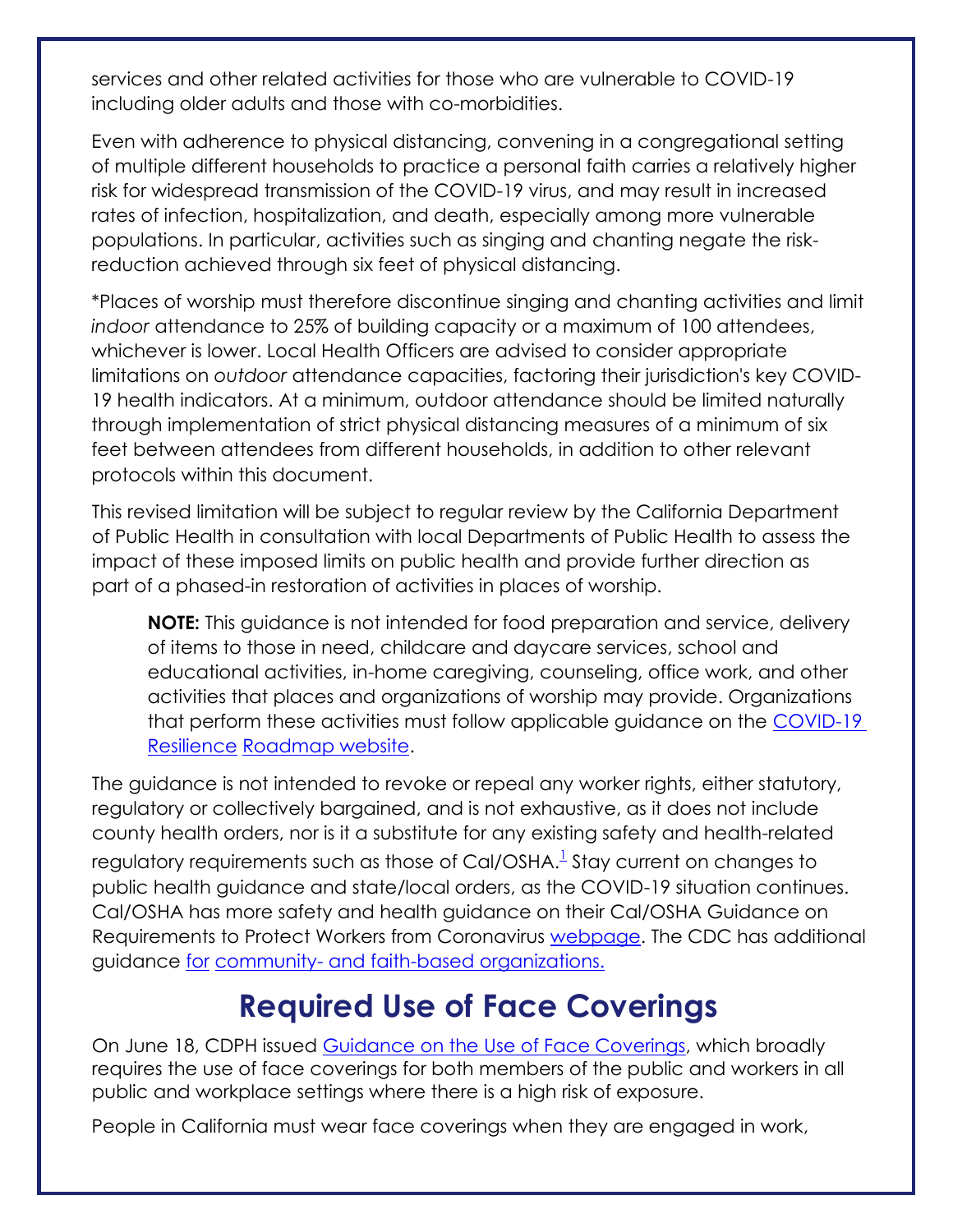whether at the workplace or performing work off-site, when:

- Interacting in-person with any member of the public;
- Working in any space visited by members of the public, regardless of whether anyone from the public is present at the time;
- Working in any space where food is prepared or packaged for sale or distribution to others;
- Working in or walking through common areas, such as hallways, stairways, elevators, and parking facilities;
- In any room or enclosed area where other people (except for members of the person's own household or residence) are present when unable to physically distance;
- Driving or operating any public transportation or paratransit vehicle, taxi, or private car service or ride-sharing vehicle when passengers are present. When no passengers are present, face coverings are strongly recommended.

Complete details, including all requirements and exemptions to these rules, can be found in the [guidance.](https://www.cdph.ca.gov/Programs/CID/DCDC/CDPH%20Document%20Library/COVID-19/Guidance-for-Face-Coverings_06-18-2020.pdf) Face coverings are strongly encouraged in other circumstances, and employers can implement additional face covering requirements in fulfilling their obligation to provide workers with a safe and healthful workplace. Employers should provide face coverings to workers or reimburse workers for the reasonable cost of obtaining them.

Employers should develop an accommodation policy for any worker who meets one of the exemptions from wearing a face covering. If a worker who would otherwise be required to wear a face covering because of frequent contact with others cannot wear one due to a medical condition, they should be provided with a non-restrictive alternative, such as a face shield with a drape attached to the bottom edge, if feasible, and if the medical condition permits it.

Businesses that are open to the public should be cognizant of the exemptions to wearing face coverings in the [CDPH Face Covering Guidance](https://www.cdph.ca.gov/Programs/CID/DCDC/CDPH%20Document%20Library/COVID-19/Guidance-for-Face-Coverings_06-18-2020.pdf) and may not exclude any member of the public for not wearing a face covering if that person is complying with the quidance. Businesses will need to develop policies for handling these exemptions among customers, clients, visitors, and workers.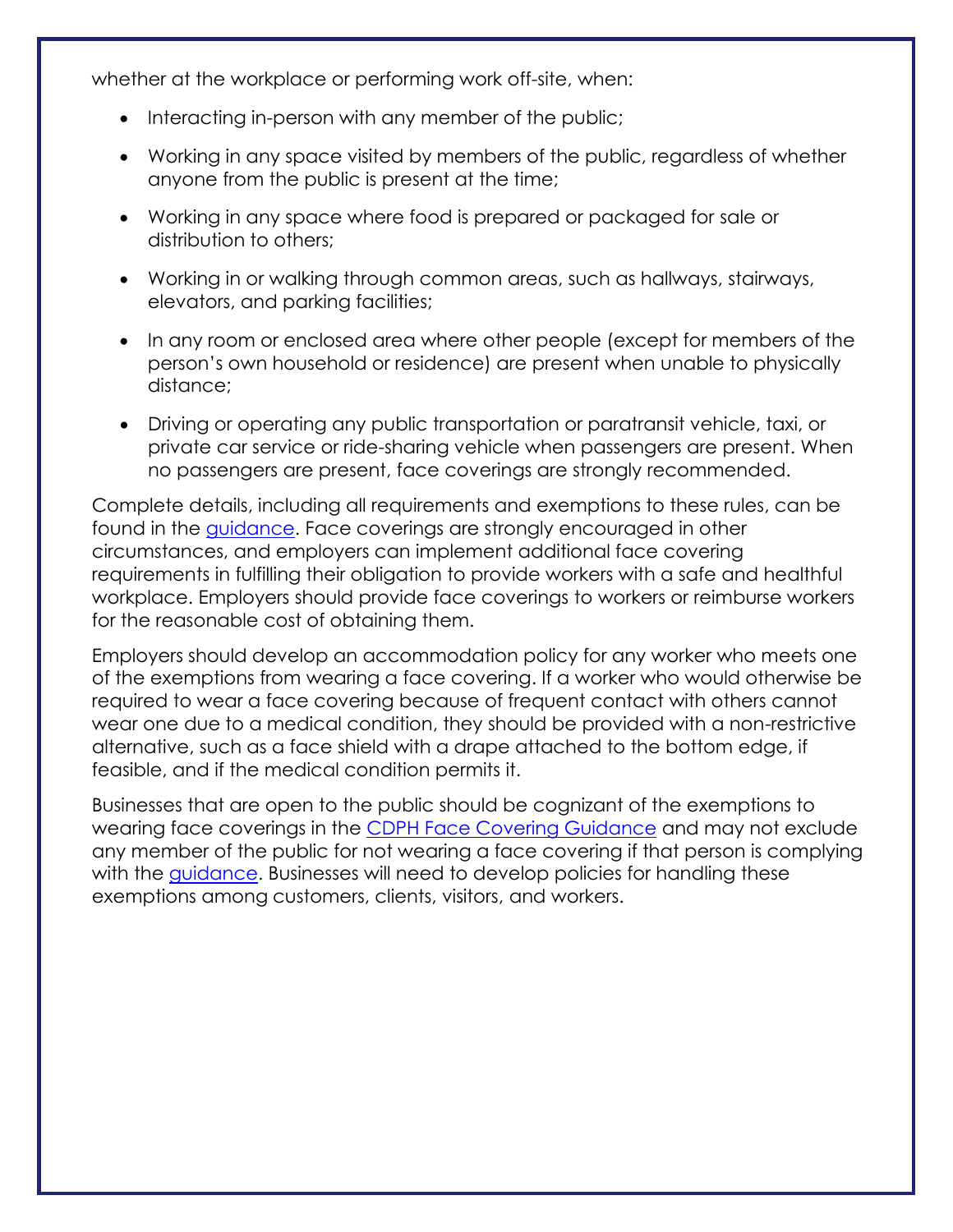# **Workplace Specific Plan**

- Establish a written, workplace-specific COVID-19 prevention plan at every location, perform a comprehensive risk assessment of all work areas and all work tasks, and designate a person at each workplace to implement the plan.
- Incorporate the [CDPH Face Covering Guidance](https://www.cdph.ca.gov/Programs/CID/DCDC/CDPH%20Document%20Library/COVID-19/Guidance-for-Face-Coverings_06-18-2020.pdf) into the Workplace Specific Plan and include a policy for handling exemptions.
- Identify contact information for the local health department where the workplace is located for communicating information about COVID-19 outbreaks among workers and congregants/visitors.
- Train and communicate with workers and worker representatives on the plan and make the plan available to workers and their representatives.
- Regularly evaluate workplaces for compliance with the plan and document and correct deficiencies identified.
- Investigate any COVID-19 illness and determine if any work-related factors could have contributed to risk of infection. Update the plan as needed to prevent further cases.
- Implement the necessary processes and protocols when a workplace has an outbreak, in accordance with [CDPH guidelines.](https://www.cdph.ca.gov/Programs/CID/DCDC/Pages/COVID-19/Workplace-Outbreak-Employer-Guidance.aspx)
- Identify close contacts (within six feet for 15 minutes or more) of an infected worker and take steps to isolate COVID-19 positive workers and close contacts.
- Adhere to the guidelines below. Failure to do so could result in workplace illnesses that may cause operations to be temporarily closed or limited.



# **Topics for Worker and Volunteer Training**

- Information on [COVID-19,](https://www.cdc.gov/coronavirus/2019-ncov/index.html) how to prevent it from spreading, and which underlying health conditions may make individuals more susceptible to contracting the virus.
- Self-screening at home, including temperature and/or symptom checks using CDC [guidelines.](https://www.cdc.gov/coronavirus/2019-ncov/symptoms-testing/symptoms.html)
- The importance of not coming to work or participating in activities
	- o If a worker has symptoms of COVID-19 as [described by the CDC,](https://www.cdc.gov/coronavirus/2019-ncov/symptoms-testing/symptoms.html)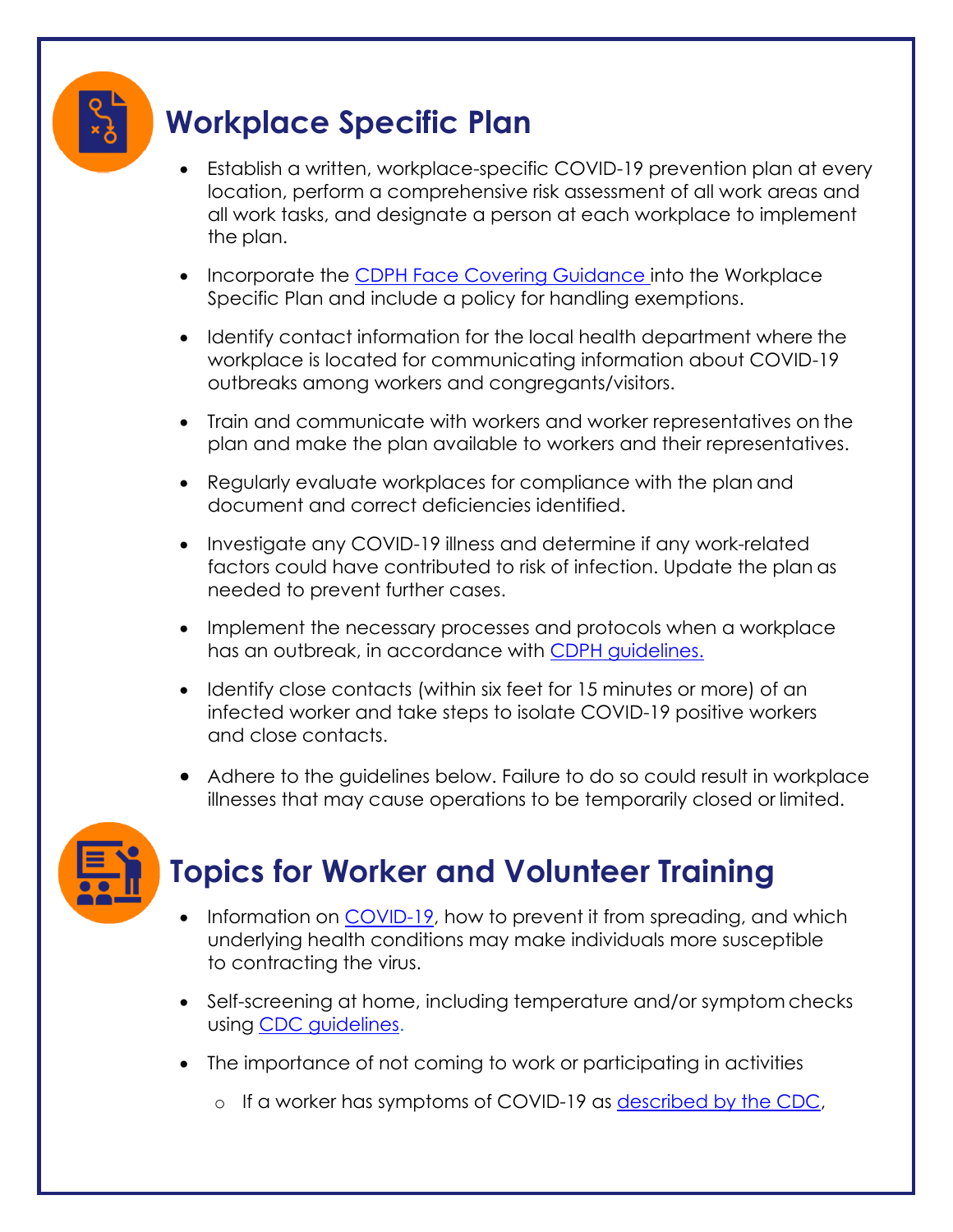such as a fever or chills, cough, shortness of breath or difficulty breathing, fatigue, muscle or body aches, headache, new loss of taste or smell, sore throat, congestion or runny nose, nausea, vomiting, or diarrhea, OR

- o If a worker was diagnosed with COVID-19 and has not yet been released from isolation, OR
- o If within the past 14 days, a worker has had contact with someone who has been diagnosed with COVID-19 and is considered potentially infectious (i.e. still on isolation).
- To return to work after a worker receives a COVID-19 diagnosis only if 10 days have passed since symptoms first appeared, their symptoms have improved, and the worker has had no fevers (without the use of fever reducing medications) for the last 72 hours. A worker without symptoms who was diagnosed with COVID-19 can return to work only if 10 days have passed since the date of the first positive COVID-19 test.
- To seek medical attention if their symptoms become severe, including persistent pain or pressure in the chest, confusion, or bluish lips orface. Updates and further details are available on CDC's [webpage.](https://www.cdc.gov/coronavirus/2019-ncov/symptoms-testing/symptoms.html)
- The importance of frequent handwashing with soap and water, including scrubbing with soap for 20 seconds (or using hand sanitizer with at least 60% ethanol or 70% isopropanol when workers cannot get to a sink or handwashing station, per [CDC guidelines\)](https://www.cdc.gov/handwashing/hand-sanitizer-use.html).
- The importance of physical distancing, both at work and off work time (see Physical Distancing section below).
- Proper use of face coverings, including:
	- o Face coverings do not protect the wearer and are notpersonal protective equipment (PPE).
	- o Face coverings can help protect people near the wearer, but do not replace the need for physical distancing and frequent handwashing.
	- o Face coverings must cover the nose and mouth.
	- o Workers should wash or sanitize hands before and after using or adjusting face coverings.
	- o Avoid touching the eyes, nose, and mouth.
	- o Face coverings must not be shared and should be washed or discarded after each shift.
- Information contained in the [CDPH Guidance for the Use of Face](https://www.cdph.ca.gov/Programs/CID/DCDC/CDPH%20Document%20Library/COVID-19/Guidance-for-Face-Coverings_06-18-2020.pdf)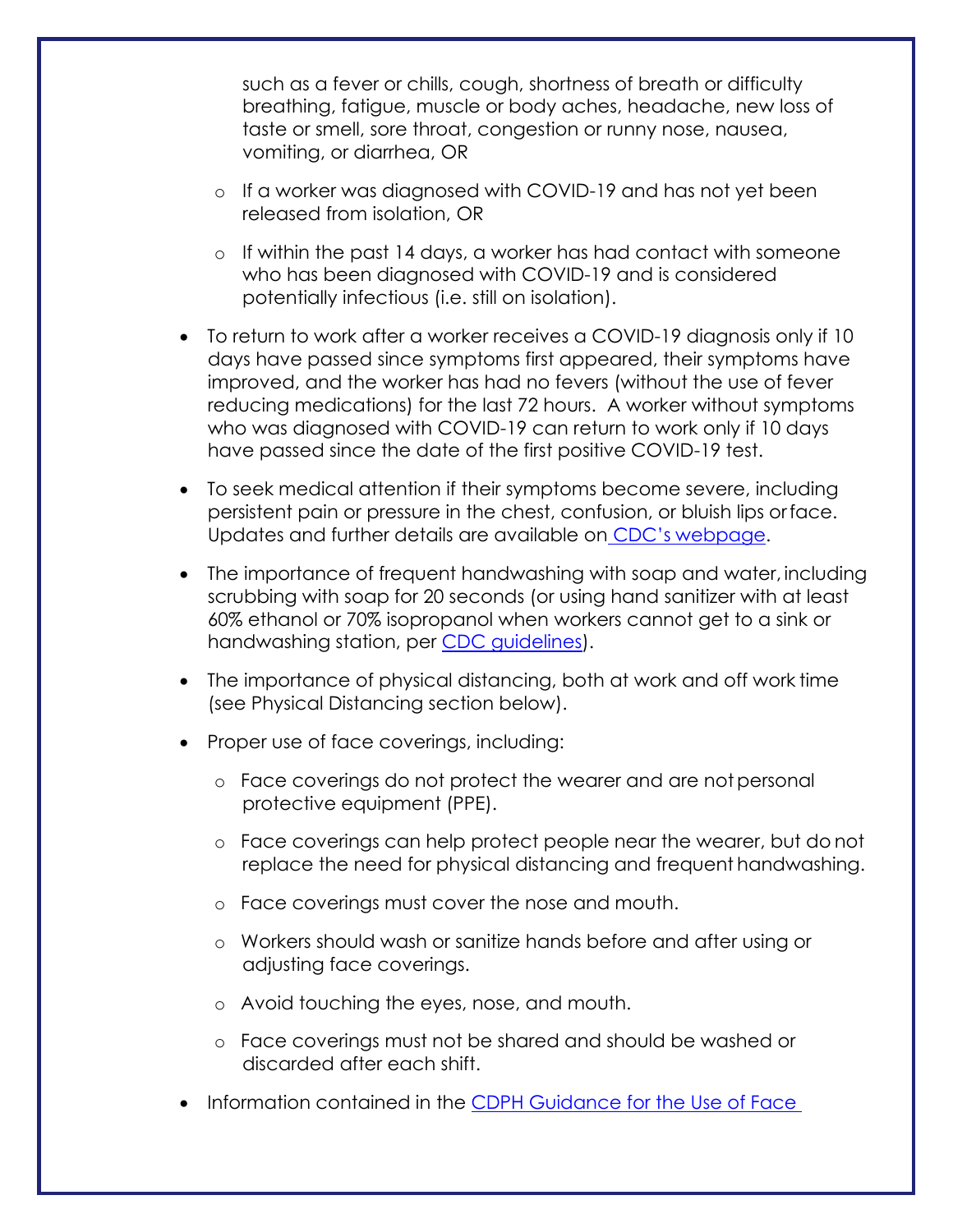[Coverings,](https://www.cdph.ca.gov/Programs/CID/DCDC/CDPH%20Document%20Library/COVID-19/Guidance-for-Face-Coverings_06-18-2020.pdf) which mandates the circumstances in which face coverings must be worn and the exemptions, as well as any policies, work rules, and practices the employer has adopted to ensure the use of face coverings. Training should also include the employer's policies on how people who are exempted from wearing a face covering will be handled.

- Ensure all types of workers including temporary, independent contractors, and volunteer workers are also properly trained in COVID-19 prevention policies and have necessary PPE. Discuss these responsibilities ahead of time with organizations supplying temporary, contract, and/or volunteer staff.
- Information on paid leave benefits the worker may be entitled to receive that would make it financially easier to stay at home. See additional information on [government](https://www.labor.ca.gov/coronavirus2019/#chart) [programs supporting sick leave](https://www.labor.ca.gov/coronavirus2019/#chart)  [and worker's compensation for COVID](https://www.labor.ca.gov/coronavirus2019/#chart)- [19,](https://www.labor.ca.gov/coronavirus2019/#chart) including worker's sick leave rights under the [Families First](https://www.dol.gov/agencies/whd/pandemic/ffcra-employee-paid-leave) [Coronavirus Response Act](https://www.dol.gov/agencies/whd/pandemic/ffcra-employee-paid-leave) and worker's rights to workers' compensation benefits and presumption of the work-relatedness of COVID-19 pursuant to the Governor's [Executive Order N-62-20](https://www.gov.ca.gov/wp-content/uploads/2020/05/5.6.20-EO-N-62-20-text.pdf) while that Order is in effect.



# **Individual Control Measures and Screening**

- Provide temperature and/or symptom screenings for all workers at the beginning of their shift. Make sure the temperature/symptom screener avoids close contact with workers to the extent possible.
- If requiring self-screening at home, which is an appropriate alternative to providing it at the establishment, ensure that screening was performed prior to the worker and/or volunteer leaving the home for their shift and follows [CDC guidelines,](https://nam04.safelinks.protection.outlook.com/?url=https%3A%2F%2Fwww.cdc.gov%2Fcoronavirus%2F2019-ncov%2Fsymptoms-testing%2Fsymptoms.html&data=02%7C01%7C%7C0e663c4f0cba4038919508d7f530e0d9%7C56b731a8a2ac4c32bf6b616810e913c6%7C1%7C0%7C637247462597521114&sdata=%2BFs3zTA%2BLulYN7LUIa%2F%2F41%2BfiWhX7yKYbv9ci6ognOw%3D&reserved=0) as described in the Topics for Worker Training section above.
- Encourage workers and congregants/visitors who are sick or exhibiting symptoms of COVID-19, or who have family members who are ill, to stay home.
- Employers must provide and ensure workers and volunteers use all required protective equipment, including eye protection and gloves, where necessary.
- Places of worship should consider where disposable gloves use may be helpful to supplement frequent handwashing or use of hand sanitizer; examples are for workers who are screening others for symptoms or handling commonly touched items. All workers and volunteers should wear gloves when handling items contaminated by body fluids.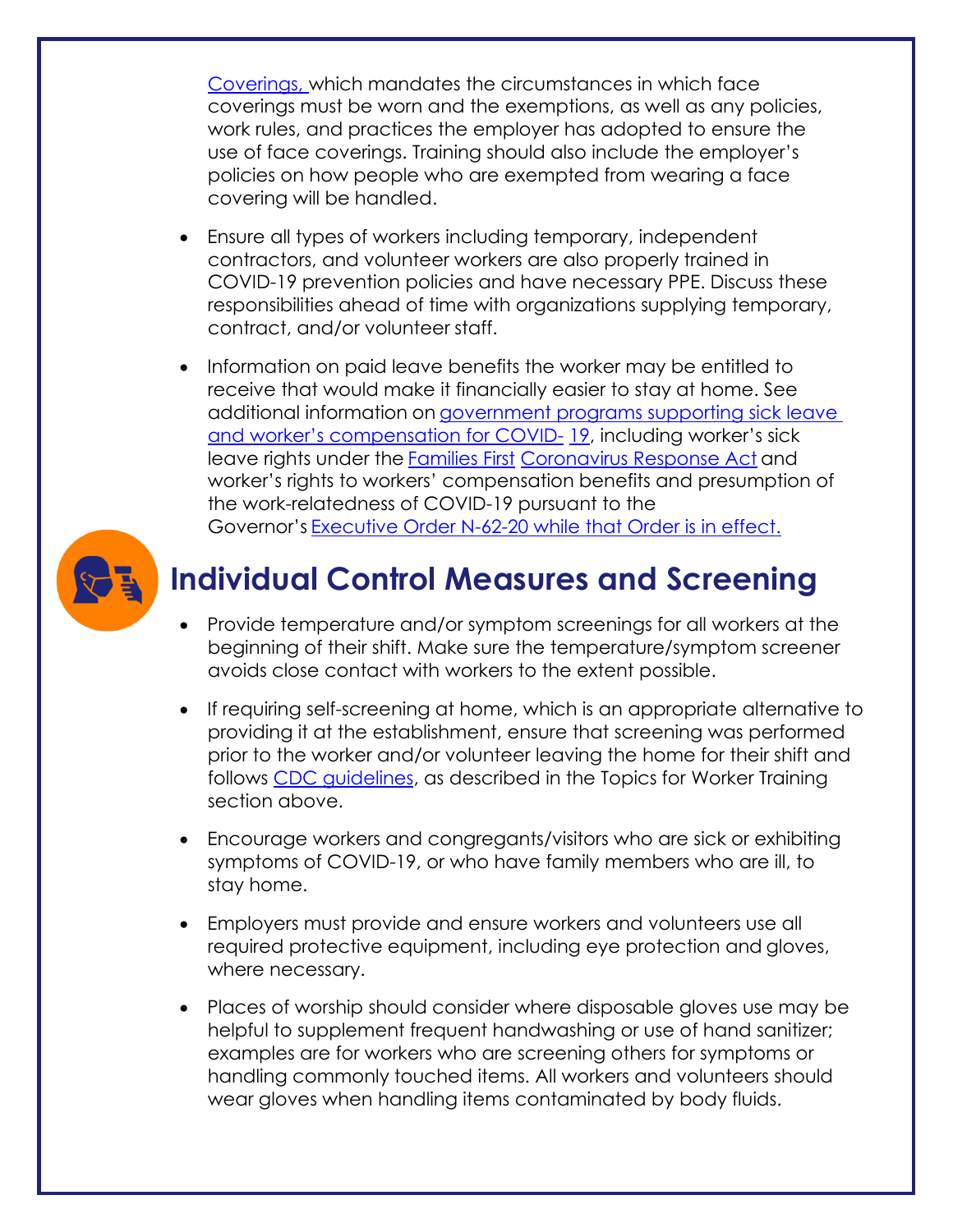- Workers, volunteers, etc., should not enter the home or visit someone who has tested positive for, exhibited symptoms of, or has been in contact with someone infected with COVID-19 for an appropriate waiting period as [described by CDC](https://www.cdc.gov/coronavirus/2019-ncov/if-you-are-sick/quarantine-isolation.html) guidelines.
- Places of worship must take reasonable measures, including posting signage in strategic and highly-visible locations and in reservation confirmations, to remind congregants and visitors that they must use face coverings and practice physical distancing and should frequently wash their hands with soap for at least 20 seconds, use hand sanitizer, and not touch their face.
- Use social media, website, texts, email, newsletters, etc., to communicate the steps being taken to protect congregants/visitors and workers so that they are familiar with the policies (including to stay home if experiencing symptoms or are at increased risk of becoming sick, face coverings, physical distancing, handwashing and/or sanitizing, and cough etiquette), before arriving at the facility. Workers and volunteers are strongly encouraged to remind congregants/visitors of these practices with announcements during services or on welcoming guests.
- Remind congregants and visitors in advance to bring a face covering and make them available to anyone who arrives without one, if possible.
- Congregants/visitors should be screened for temperature and/or symptoms upon arrival to places of worship and asked to use hand sanitizer.



# **Cleaning and Disinfecting Protocols**

- Perform thorough cleaning of high traffic areas such as lobbies, halls, chapels, meeting rooms, offices, libraries, and study areas and areas of ingress and egress including stairways, stairwells, handrails, and elevator controls. Frequently disinfect commonly used surfaces including doorknobs, toilets, handwashing facilities, pulpits and podiums, donation boxes or plates, altars, and pews and seating areas.
- Establish frequent cleaning and disinfection of personal work areas such as desks and cubicles and supply the necessary cleaning products. Provide time for workers to implement cleaning practices during their shift. Cleaning assignments should be assigned during working hours as part of the workers' job duties.
- Discourage sharing items used in worship and services (such as prayer books, cushions, prayer rugs, etc.) whenever possible and provide singleuse or digital copies or ask congregants/visitors to bring personal items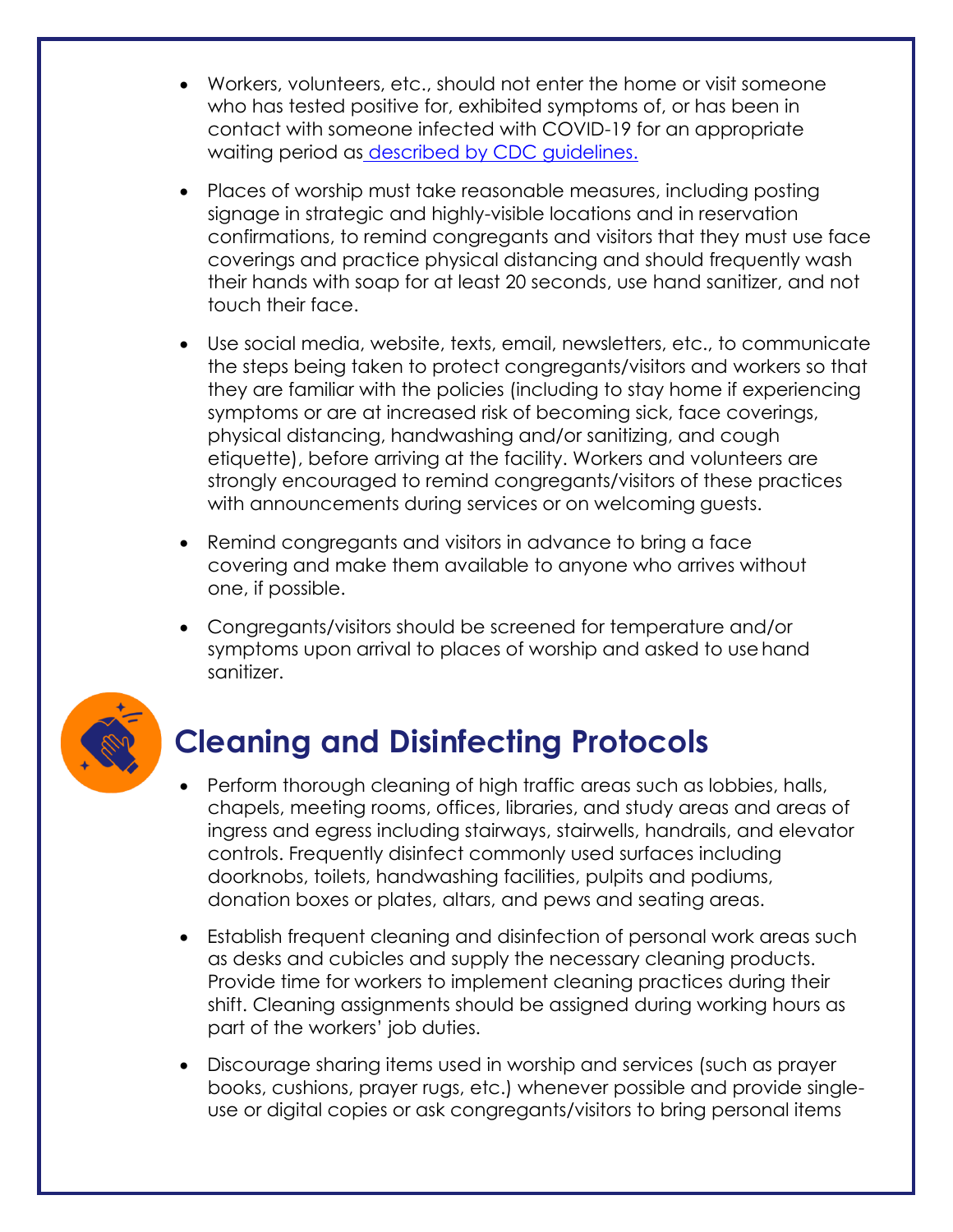instead. Avoid sharing work equipment and supplies, such as phones, office equipment, computers, etc., wherever possible. Never share PPE.

- Where such items must be shared, disinfect between shifts or uses, whichever is more frequent, including the following: shared office equipment (copiers, fax machines, printers, telephones, keyboards, staplers, etc.) and shared worship items, etc., with a cleaner appropriate for the surface.
- Ensure that sanitary facilities stay operational and stocked at all times and provide additional soap, paper towels, and hand sanitizer when needed. Consider more frequently cleaning and disinfecting handwashing facilities that are used more often. Use signage to reinforce handwashing.
- Disinfect microphones and stands, music stands, instruments and other items on pulpits and podiums between each use. Consult equipment manufacturers to determine appropriate disinfection steps, particularly for soft, porous surfaces such as foam mufflers.
- Consider using disposable seat covers for congregants/visitors, particularly on porous surfaces or where a facility has multiple daily services. Discard and replace seat covers between each use. Provide disposable or washable covers on pillows used as seating on floorsand change/wash them after each use.
- Install hand sanitizer dispensers, touchless whenever possible, at entrances and contact areas such as meeting rooms, lobbies, and elevator landings.
- When choosing disinfecting chemicals, establishments should use products approved for use against COVID-19 on the [Environmental](https://www.epa.gov/pesticide-registration/list-n-disinfectants-use-against-sars-cov-2)  [Protection](https://www.epa.gov/pesticide-registration/list-n-disinfectants-use-against-sars-cov-2) [Agency \(EPA\)-approved](https://www.epa.gov/pesticide-registration/list-n-disinfectants-use-against-sars-cov-2) list and follow product instructions. Use disinfectants labeled to be effective against emerging viral pathogens, diluted household bleach solutions (5 tablespoons per gallon of water),or alcohol solutions with at least 70% alcohol that are appropriate for the surface. Provide workers training on the chemical hazards, manufacturer's directions, ventilation requirements, and Cal/OSHA requirements for safe use. Workers and volunteers using cleaners or disinfectants should wear gloves or other protective equipment as required by the product instructions. Follow the [asthma](https://www.cdph.ca.gov/Programs/CCDPHP/DEODC/OHB/Pages/OHWMay2020.aspx)[safer cleaning methods](https://www.cdph.ca.gov/Programs/CCDPHP/DEODC/OHB/Pages/OHWMay2020.aspx) recommended by the California Department of Public Health and ensure proper ventilation.
- Wash religious garments and linens after each service or event, at the highest water setting possible. Ask congregants/visitors to bring their own storage bags for personal garments and shoes. Workers, congregants, and visitors should wear gloves when handling others' dirty linens, shoes,etc.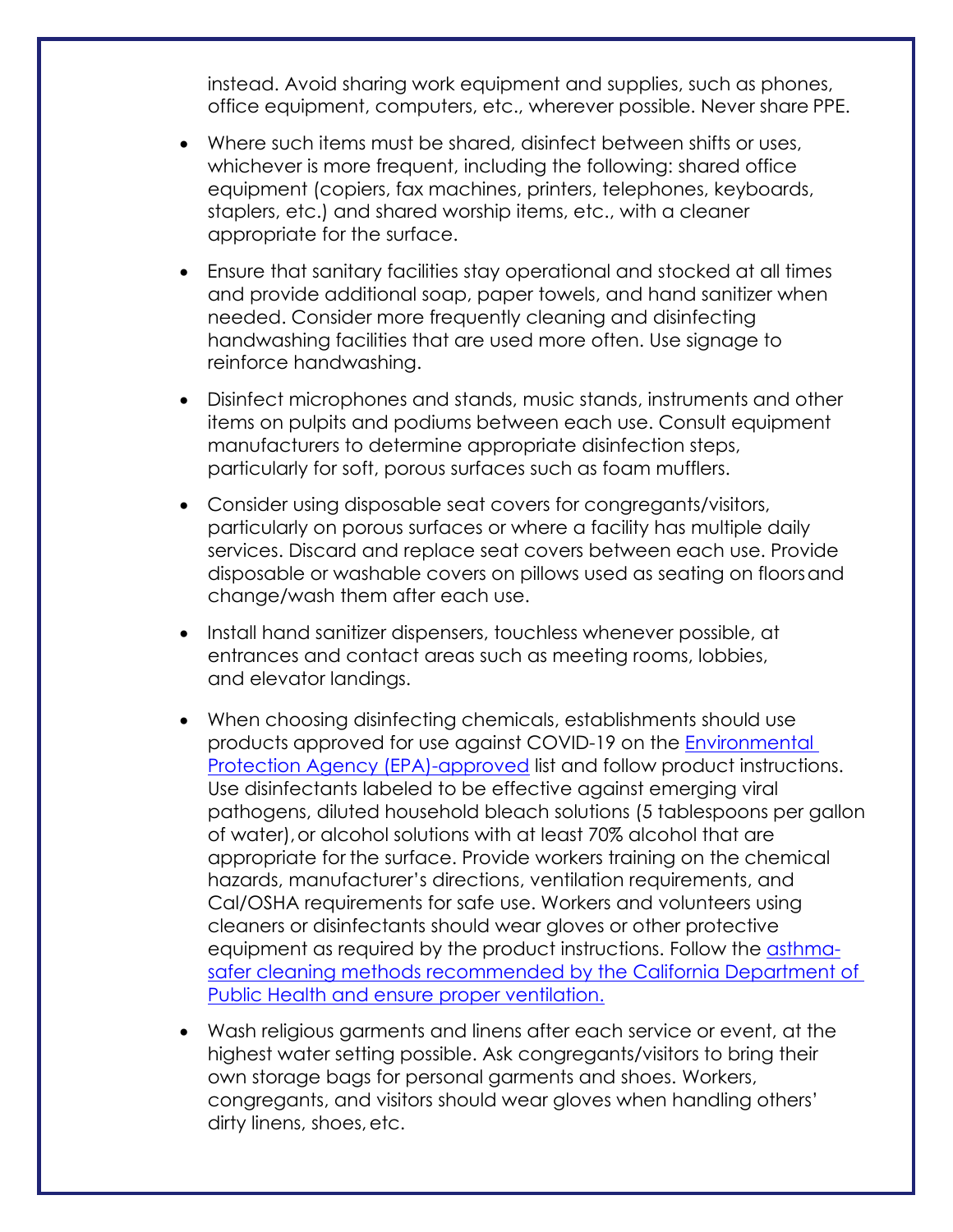- Discontinue passing offering plates and similar items that move between people. Use alternative giving options such as secure drop boxes thatdo not require opening/closing and can be cleaned and disinfected. Consider implementing digital systems that allow congregants/visitors to make touch-free offerings.
- Mark walking paths between spaces designated forcongregants/visitors to sit/kneel so that people do not walk where someone may touch their head to the floor.
- During meetings and services, introduce fresh outside air, for example by opening doors/windows (weather permitting) and operating ventilation systems.
- Where possible, do not clean floors by sweeping or other methods that can disperse pathogens into the air. Use a vacuum with a HEPA filter wherever possible.
- Consider installing portable high-efficiency air cleaners, upgrading the building's air filters to the highest efficiency possible, and making other modifications to increase the quantity of outside air and ventilation in worship areas, offices, and other spaces.



# **Physical Distancing Guidelines**

- Places of worship should continue to provide services through alternative methods (such as via internet live and/or recorded streaming, telephone, drive-in, etc.) whenever possible.
- Consider holding in-person meetings and providing in-person services outside whenever possible.
- Implement measures to ensure physical distancing of at least six feet between workers and congregants/visitors, etc. This can include use of physical partitions or visual cues (e.g., floor or pew markings or signs to indicate where people should sit and stand). Reconfigure seating and standing areas to maintain physical distancing of six feet or more between congregants/visitors from different households. Consider limiting seating to alternate rows. Members of the same household may be seated together but should maintain at least six feet of distance from other households.
- Consider dedicating workers to help people maintain distances during activities.
- Shorten services to limit the length of time congregants/visitors spendat facilities whenever possible. This could include limiting speeches, asking congregants/visitors to put on garments at home before arrival, etc.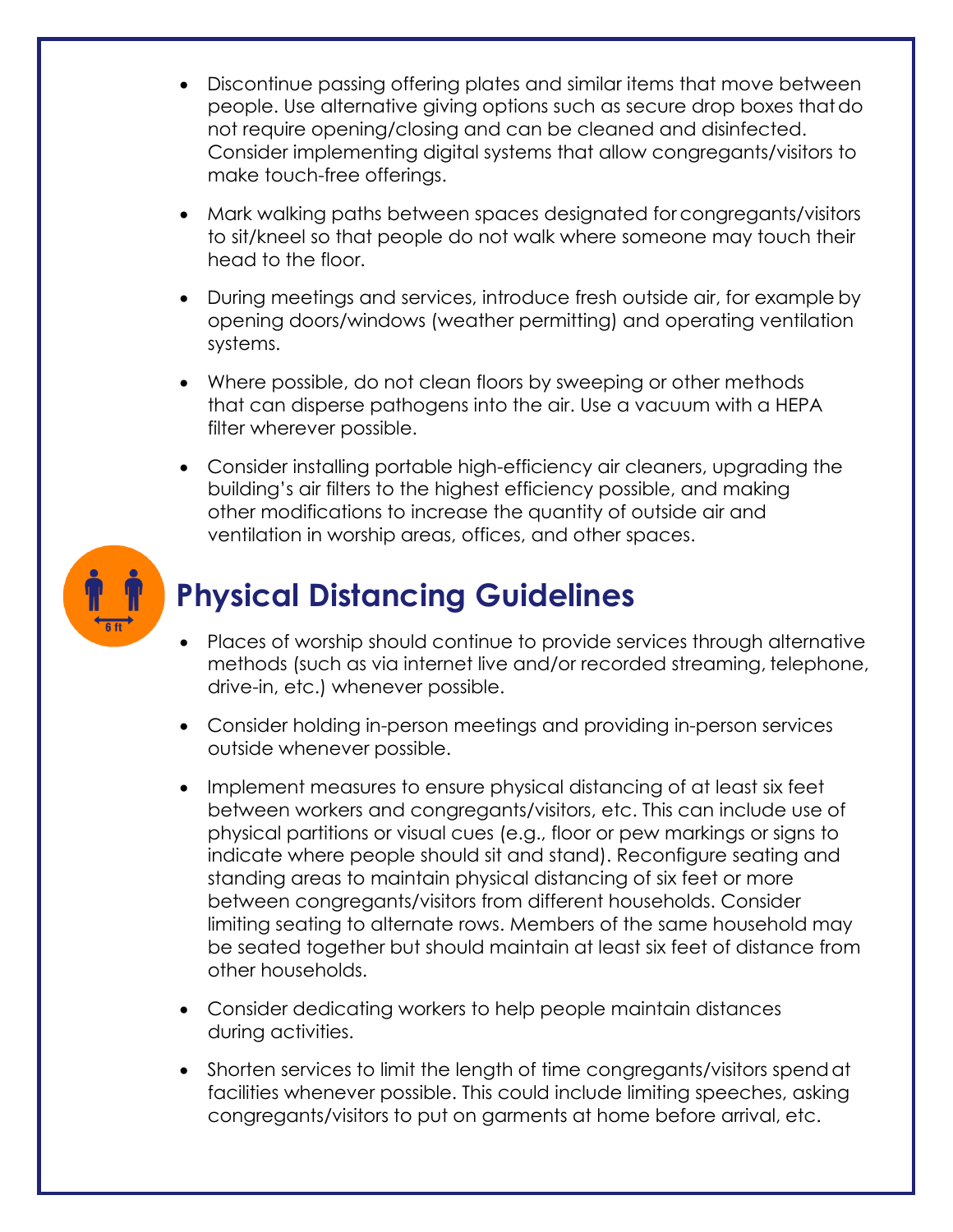- Close places of worship for visitation outside of scheduled services, meetings, etc., whenever possible.
- Consider implementing a reservation system to limit the number of congregants/visitors attending facilities at a time. This can include the use of digital platforms or other types of tools.
- Encourage congregants/visitors to meet with the same group, particularly when services meet frequently and/or require a certain number of people to be present. This can reduce the spread of transmission by minimizing the number of different individuals who come into close contact with each other.
- Consider offering additional meeting times (per day or per week) so that fewer guests attend meetings and services at one time. Clean meeting areas between each use as described in this guidance.
- Discontinue large gatherings that encourage congregants/visitors to travel and break physical distances during activities, such asconcerts, large holiday and life event celebrations and remembrances.
- Children should remain in the care of those in their household unit and not interact with children of other parties at any time while visiting facilities. Close play areas and discontinue activities and services for children where physical distancing of at least six feet cannot be maintained.
- Encourage congregants/visitors to physically distance themselves from others outside their household, avoid touching surfaces, and to leave the facility if they do not feel well.
- Consider limiting touching for religious and/or cultural purposes, such as holding hands, to members of the same household.
- Dedicate workers to direct guests to meeting rooms upon entry to places of worship rather than congregating in lobbies or common areas. Consider using ushers to help people find places to sit and stand that are at least six feet apart from other guests/household groups. Ask congregants/visitors to arrive and leave in a single group to minimize crossflow of people. Welcome and dismiss congregants/visitors from altars, podiums, meeting rooms, etc. in an orderly way to maintain physical distancing and minimize crossflow of traffic, to the extent possible.
- Prop or hold doors open during peak periods when congregants/visitors are entering and exiting facilities, if possible and in accordance with security and safety protocols.
- Close or restrict common areas, such as break rooms, kitchenettes, foyers,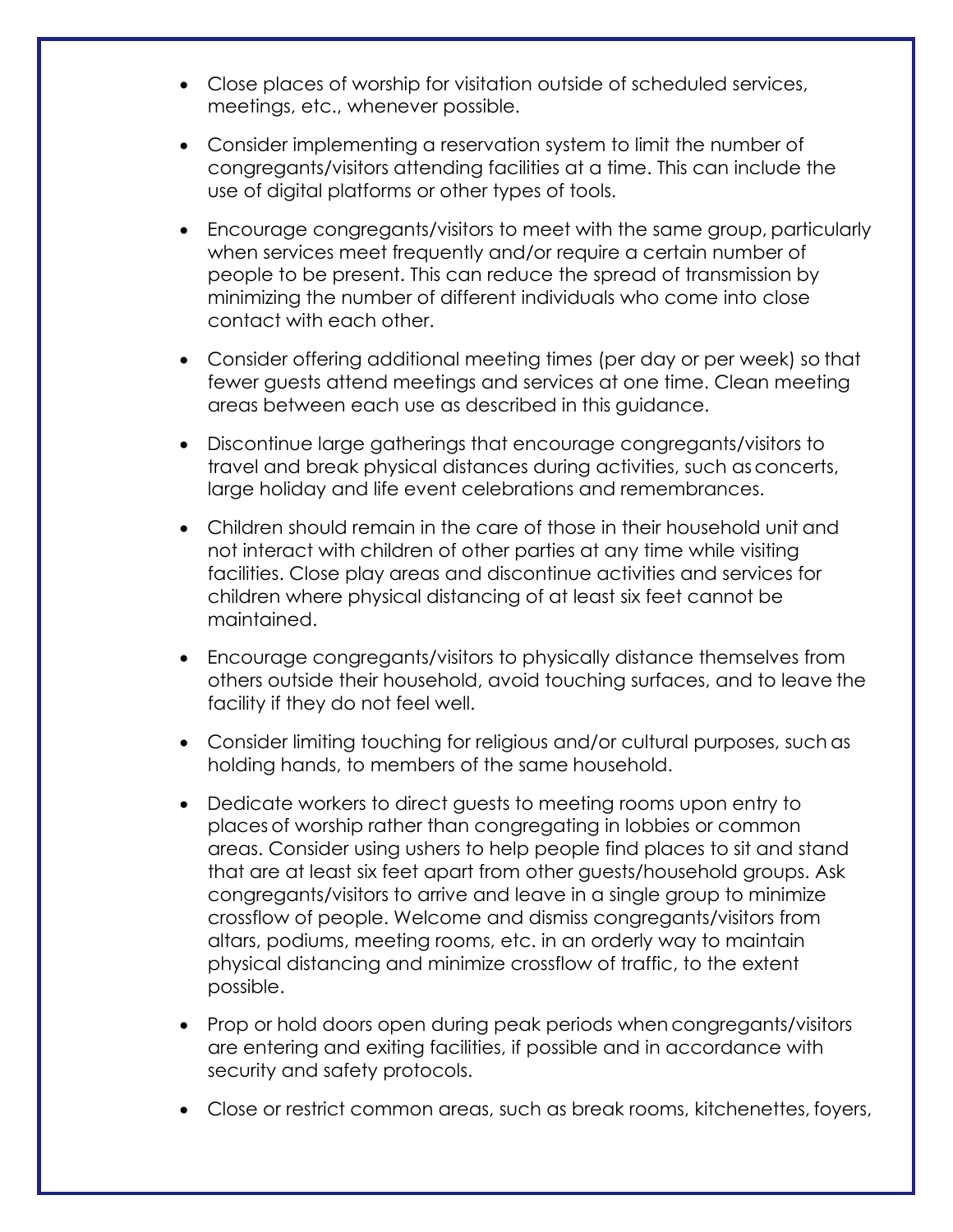etc. where people are likely to congregate and interact. Consider installing barriers or increase physical distance between tables/seating when there is continued use of these areas.

- Remove from service or find low-community touch alternatives for communal/religious water containers such as fonts, sinks, and vessels. Empty and change water between uses. Where there is a possibility of contaminant splash, workers, congregants, visitors, etc., are strongly encouraged to use equipment to protect the eyes, nose, and mouth using a combination of face coverings, protective glasses, and/or face shields. Reusable protective equipment such as shields and glasses should be properly disinfected between uses.
- When washing is a required activity, modify practices whenever possible to limit splashing and the need to clean and disinfect washing facilities. Encourage necessary washing to be performed at home prior to entering a facility, if possible.
- Reconfigure podiums and speaker areas, office spaces, meeting rooms, conference rooms, etc., to allow for at least six feet between people.
- Establish directional hallways and passageways for foot traffic, if possible, and designate separate routes for entry and exit into meeting rooms, offices, etc., to help maintain physical distancing and lessen the instances of people closely passing each other.
- Limit the number of individuals riding in an elevator at a time. Post signage regarding these policies.
- Utilize practices, when feasible and necessary, to limit the number of workers and congregants/visitors in office, meeting spaces, etc., at one time. This may include scheduling (e.g. staggering start/end times), establishing alternating days for onsite reporting, returning to places of worship in phases, or continued use of telework when feasible.
- Consider offering workers and volunteers who request modified duties options that minimize their contact with congregants/visitors and other workers (e.g., office duties rather than working as an usher or managing administrative needs through telework).
- Stagger worker breaks, in compliance with wage and hour regulations, to maintain physical distancing protocols.
- Discontinue nonessential travel and encourage distance meetings via phone and internet.
- Close self-service item selection such as pamphlet displays and bookshelves and provide these items to congregants/visitorsindividually as necessary. Consider delivering items and information electronically.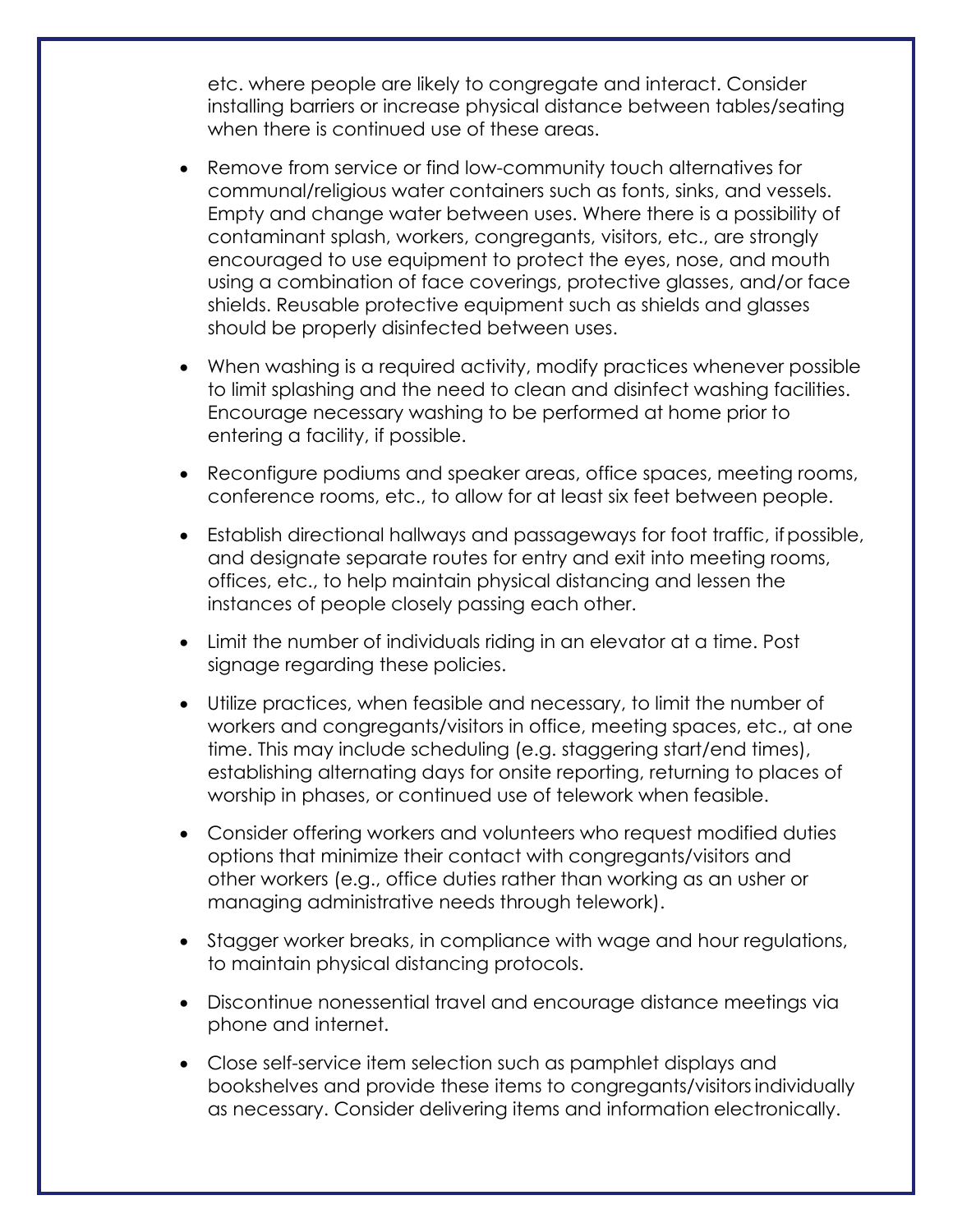- Consider limiting the number of people that use the restroom at one time to allow for physical distancing.
- Discourage workers, congregants, visitors, etc., from engaging in handshakes, hugs, and similar greetings that break physical distance. Take reasonable measures to remind people to wave or use other greetings.
- Reconfigure parking lots to limit congregation points and ensure proper separation (e.g., closing every other space). If performing drive-in services, ensure vehicle windows and doors are closed if six feet of distance is not possible between vehicles.
- Continue to support non-in person attendance of services and other related activities by those who are vulnerable to COVID-19 including older adults and those with co-morbidities.



# **Considerations for Places of Worship**

- Discontinue offering self-service food and beverages. Do not hold potlucks or similar family-style eating and drinking events that increase the risk of cross contamination. If food and beverages must be served, provide items in single-serve, disposable containers whenever possible. Workers or volunteers serving food should wash hands frequently and wear disposable gloves.
- Discontinue singing (in rehearsals, services, etc.), chanting, and other practices and performances where there is increased likelihood for transmission from contaminated exhaled droplets. Consider practicing these activities through alternative methods (such as internet streaming) that ensure individual congregation members perform these activities separately in their own homes.
- Consider modifying practices that are specific to particular faith traditions that might encourage the spread of COVID-19. Examples are discontinuing kissing of ritual objects, allowing rites to be performed by fewer people, avoiding the use of a common cup, offering communion in the hand instead of on the tongue, providing pre-packed communion items on chairs prior to service, etc., in accordance with CDC [guidelines.](https://www.cdc.gov/coronavirus/2019-ncov/community/organizations/guidance-community-faith-organizations.html)